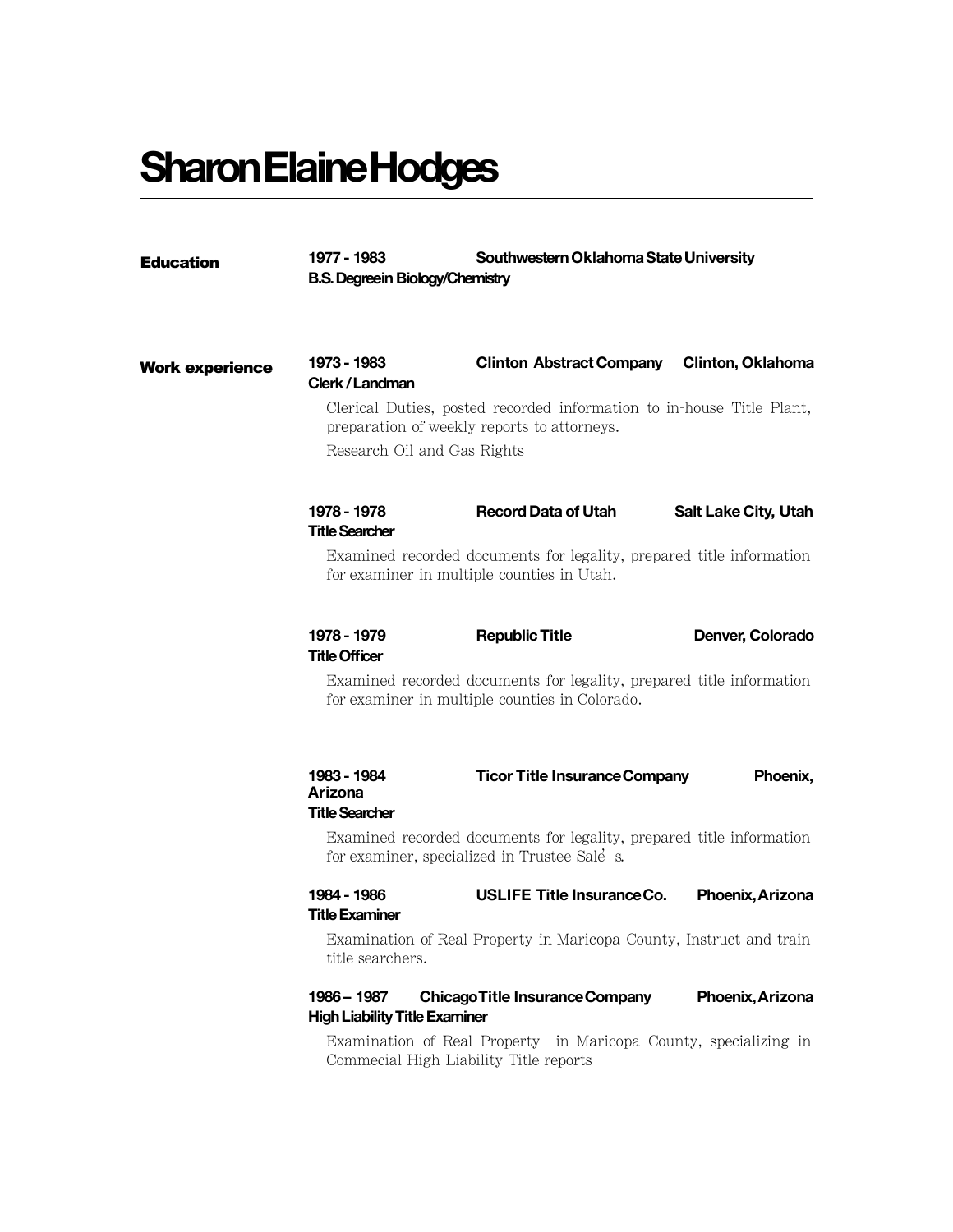## **1987-1990 Arizona Dept. of Transportation, Highway Division, Right of Way Title Section Phoenix,Arizona**

#### **Title Examiner II**

Examination of Real Property in all counties in the state of Arizona, public and private; Preparation of Existing Right of Way Reports; Proficient in reading, writing and verifying legal descriptions; Review consultant reports; Read and interpret engineering and right of way plans; Determine validity and legal effect of court decisions and legislative actions, Main examiner of Indian Trust Property; Liaison between Condemnation Dept. and the Attorney Generals office.

## **1989-1990 Appraisal Sciences,Ltd. Phoenix,Arizona AppraiserTrainee**

Part-time employment to learn appraisal skills.

## **1990- present Allands Phoenix,Arizona Owner**

Owner of Allands preparing Historical Title Reports and Environmental Database Reports in addition to other research.

### **Professional memberships**

International Right of Way Association

Kachina Chapter 28 Education Chair, 1989; Professional Development Committee, 1993 & 1994; Environment Committee Chair, 1998, 1999 & 2000

Kachina Chapter 28 President, 1990

Kachina Chapter 28 International Director, 1991 & 1992

Kachina Chapter 28 Obtained Senior Right of Way Agent (SR/WA) designation, 1990, rectification completed 1997

Obtained Instructor Certification, 1989, Courses instructed: Legal Aspects of Easements; Land Titles; Real Property Descriptions